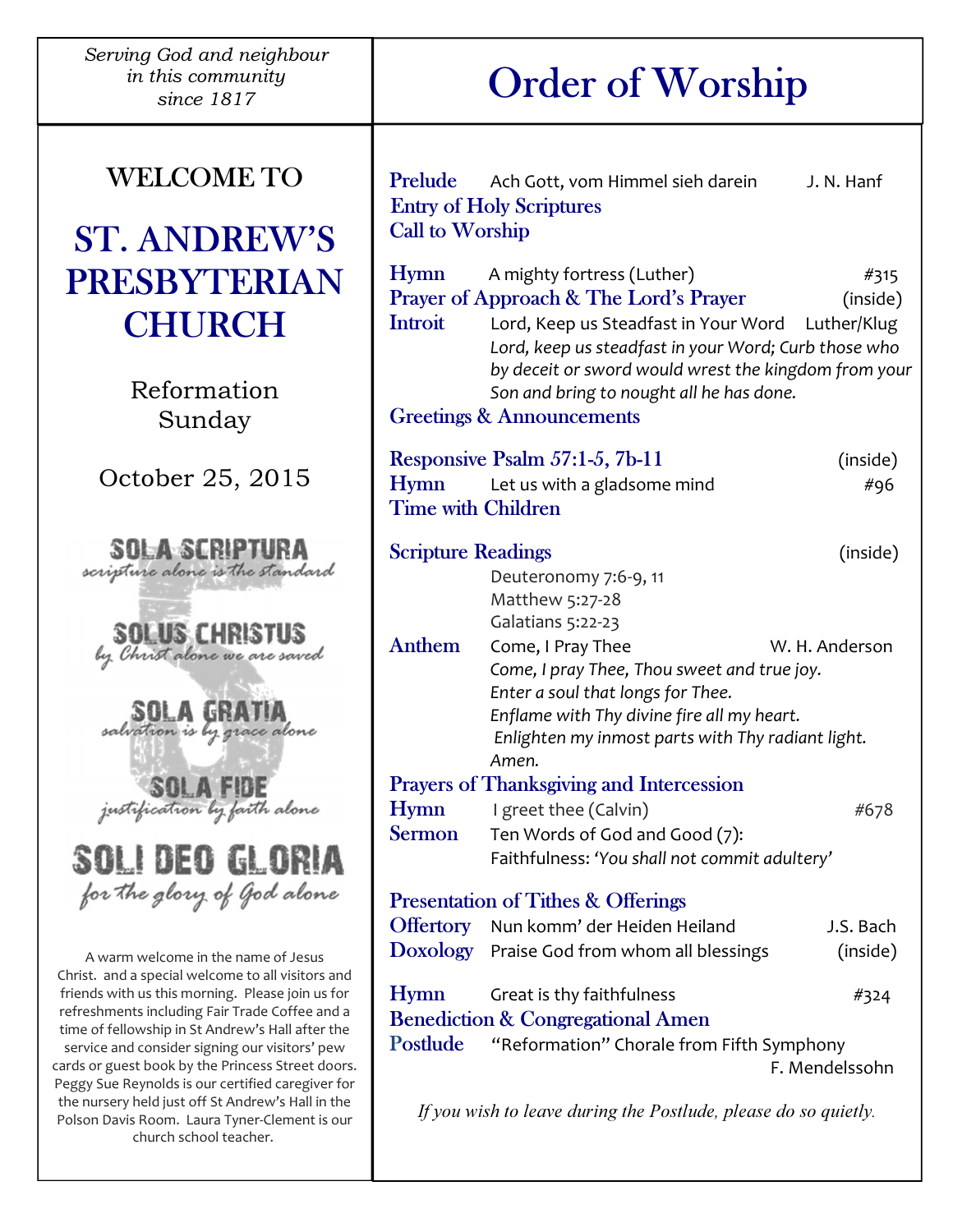## The Lord's Prayer

Our Father who art in heaven, hallowed be thy name. Thy kingdom come, thy will be done, on earth, as it is in heaven. Give us this day our daily bread, and forgive us our debts, as we forgive our debtors. And lead us not into temptation, but deliver us from evil. For thine is the kingdom, the power, and the glory, forever. Amen

## Responsive Psalm 57:1-5, 7b-11

Be merciful to me, O God, be merciful to me, for in you my soul takes refuge; in the shadow of your wings I will take refuge, till the storms of destruction pass by. I cry to God Most High, to God who fulfils God's purpose for me. God will send from heaven and save me, putting to shame those who trample upon me. God will send forth God's steadfast love and faithfulness. I lie in the midst of lions that greedily devour human prey; their teeth are spears and arrows, their tongues sharp swords. Be exalted, O God, above the heavens. Let your glory be all over the earth. My heart is steadfast, O God, my heart is steadfast. I will sing and make melody. Awake, my soul! Awake, O harp and lyre! I will awake the dawn. I will give thanks to you, O God, among the peoples; I will sing praises to you among the nations. For your steadfast love is great to the heavens; your faithfulness to the clouds. Be exalted, O God, above the heavens. Let your glory be over all the earth.

# Scripture Readings

### Deuteronomy 7:6-9, 11

For you are a people holy to the Lord your God; the Lord your God has chosen you out of all the peoples on earth to be his people, his treasured possession.

It was not because you were more numerous than

any other people that the Lord set his heart on you and chose you—for you were the fewest of all peoples. It was because the Lord loved you and kept the oath that he swore to your ancestors, that the Lord has brought you out with a mighty hand, and redeemed you from the house of slavery, from the hand of Pharaoh King of Egypt. Know therefore that the Lord your God is God, the faithful God who maintains covenant loyalty with those who love him and keep his commandments, to a thousand generations, Therefore, observe diligently the commandment—the statutes and the ordinances that I am commanding you today.

# Matthew 5:27-28

 'You have heard that it was said, "You shall not commit adultery." But I say to you that everyone who looks at a woman with lust has already committed adultery with her in his heart.

### Galatians 5:22-23

By contrast, the fruit of the Spirit is love, joy, peace, patience, kindness, generosity, faithfulness, gentleness, and self-control. There is no law against such things.

## Doxology

Praise God, from whom all blessings flow; Praise God, all creatures here below; Praise God above, ye heavenly host; Praise Father, Son, and Holy Ghost. Amen.

# Notes from the Director of Music

 One cannot get through Reformation Sunday without mention of Martin Luther (1483-1546) and his great contribution to church music. Today's Postlude is a fitting tribute to Luther: an excerpt from last movement of Symphony No. 5 of Felix Mendelssohn. It was composed in 1829 and 1830 and was to be presented in June 1830 in Berlin to commemorate the three hundredth anniversary of the presentation of the Augsburg Confession, an important event for Lutheranism and the Protestant Reformation. However, because of ill health, Mendelssohn did not get it finished in time for adequate rehearsal and it was refused. Its first performance was not until 1832 after some revisions. There was reluctance to perform this work, perhaps because of some anti-Semitism (Mendelssohn's family had been Jewish) or perhaps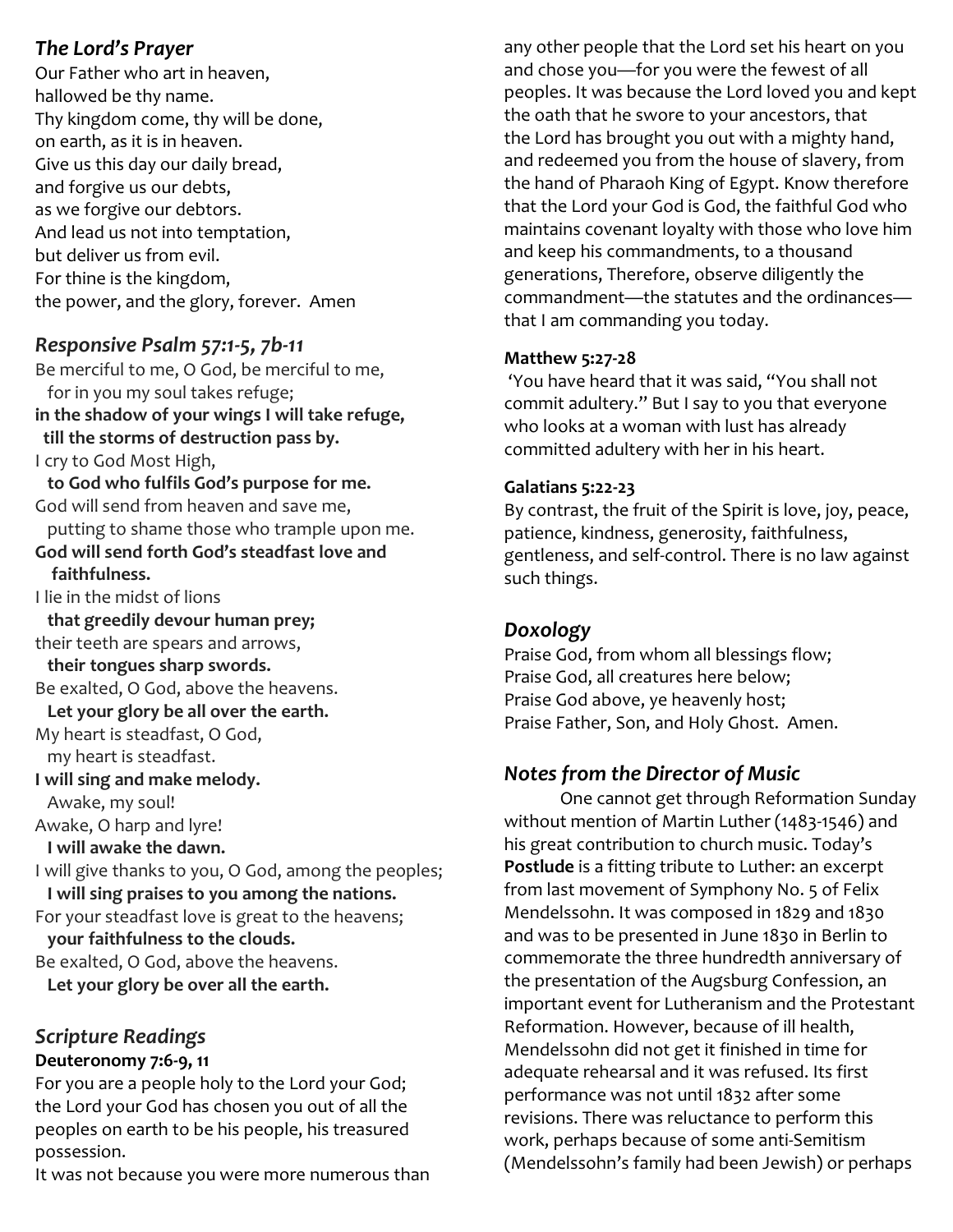some felt it was too Protestant. Mendelssohn himself felt the work was too juvenile. It was not performed again until 1868, more than 20 years after Mendelssohn's death. The first movement of the work is based on the **Dresden Amen** and hence we are using that setting today. The final movement is based on Luther's most famous chorale, "Ein feste Burg", which is our first **Hymn**. The organ arrangement is by Ellen Lorenz.

 Another chorale by Luther is "Ach Gott, vom Himmel sieh darein" (O Lord, look down from heaven, behold). It is based on Psalm 12 and is a lament and plea to God for help for those who are no longer faithful. We hear it as a chorale prelude by Johann Nocolaus Hanff (1630-1706). Hanff was cathedral organist in Schleswig and an important predecessor to J.S. Bach in the writing of chorales. One of Bach's well-known chorale preludes is based on a chorale of Martin Luther who took the text from the original Latin. "Come now, Saviour of the Heathen" is intended for the Advent season and we hear it as the Offertory.

 Our Anthem sounds like an early choral work from the  $16<sup>th</sup>$  century but was actually composed by a Canadian composer in the last century. William Henry Anderson was born in England in 1882 where he was a well-respected tenor. Due to respiratory problems he was advised to seek a drier climate and so he moved to Winnipeg where he made a name for himself as a choral conductor and composer. The text is from the works of Richard Rolle (1290? – 1349) and is known as "Brother Richard's Prayer".

The tune for the **Introit** is from the "Geistliche Lieder" of 1543 and was composed by Joseph Klug. The original text by Luther, "Erhalt uns, Herr, bei deinem Wort" was translated by Catherine Winkworth (1829-1878). The second verse is especially significant to those who, like Martin Luther, recognize the importance of church music: "Lord Jesus Christ, your power make known, for you are Lord of lords alone; defend your holy Church, that we may sing your praise triumphantly."

### Ushers

Today: Helen Ledford, Alec Mills, Elaine & Pat Coderre Next Week: Elders

### Flowers this morning…

Flowers today are placed by Georgina and Tom Mein 'remembering absent friends'.

### Today…

#### Glad Tidings Renewal

Mission news, stories, etc. New subscribers welcome! \$16.95 for 6 issues in 2016 due today, October 25th. Please speak to Helen Ledford.

#### Operation Christmas Child Shoe Boxes

Operation Christmas Child is not just about toys and small gifts. It is an opportunity to share a message of love, joy and hope to hurting children. By giving these shoeboxes filled with school supplies, toys and hygiene items, we share the love of Christ at Christmas time. In 2014, Canada sent 700,000 boxes to children living in situations of war, poverty, disease, and natural disasters. Please help in this mission by filling a box or two so that we may express in a tangible way that in Christ's name we love and care for others. Boxes are available in St Andrew's Hall and are to be returned by Sunday, November  $15<sup>th</sup>$ . God has blessed us so that we may be a blessing to others. Al & Barb Zabel

#### Congregational Discussion Sheets & Gathering

Three Sundays ago, we dedicated some time to consider the witness of St. Andrew's, and the particular opportunities for ministry in downtown Kingston. A brief compilation of comments shared at the discussion tables is available for reflection. And additional thoughts would be welcome - please place them in the comment box in St. Andrew's Hall. Our next congregational discussions will be held next Sunday, November 1 and again November 29, with a formal meeting scheduled for December 13.

#### Elders' Visits

The elders of St. Andrew's would like to visit members and adherents of the congregation over the coming months. No issue or 'ask', just a gesture of pastoral care in Christian fellowship. When an elder calls to set up a visit, either at home or a coffee shop, we hope you can welcome us! Donna Delacretaz, Clerk of Session